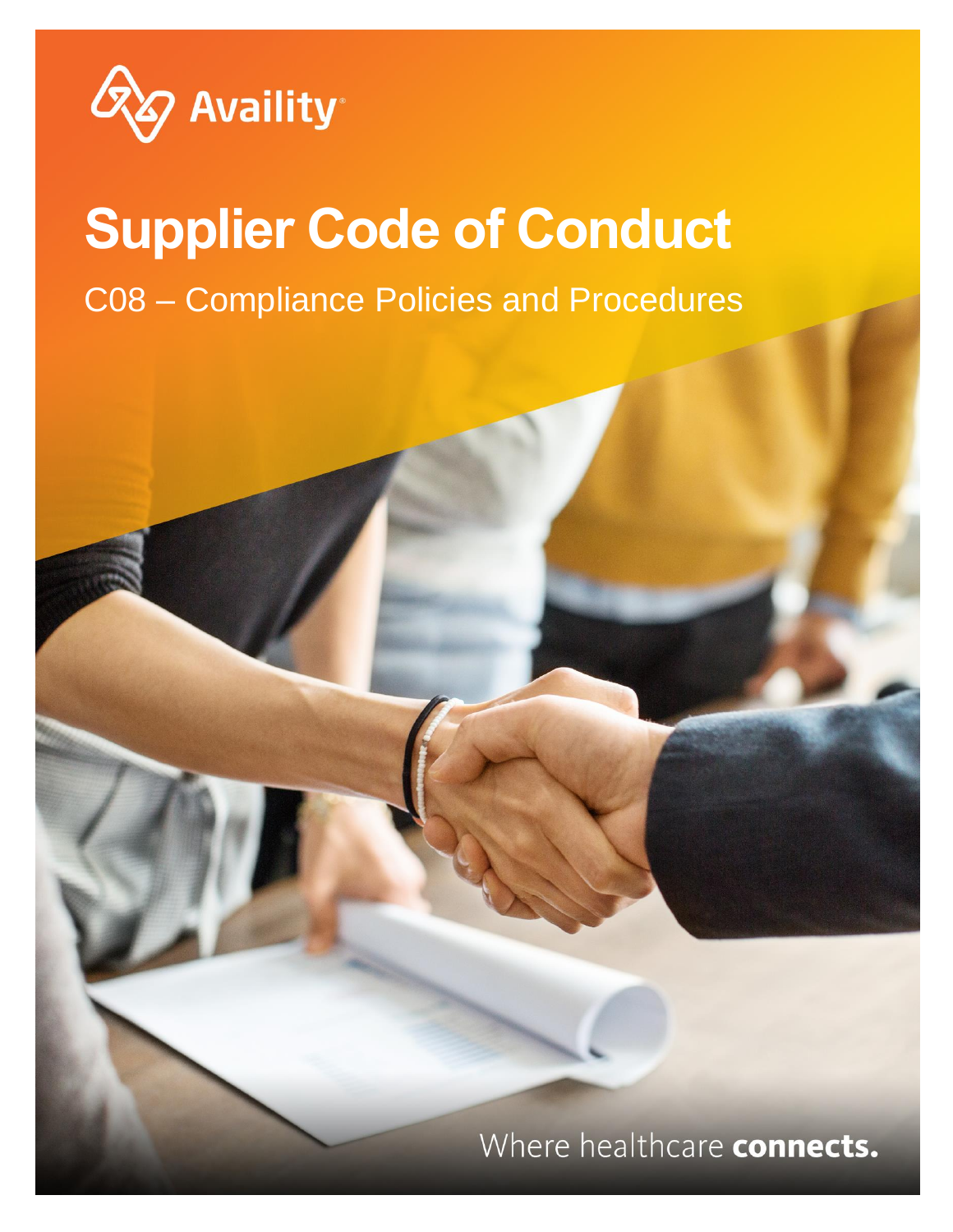### **Table of Contents**

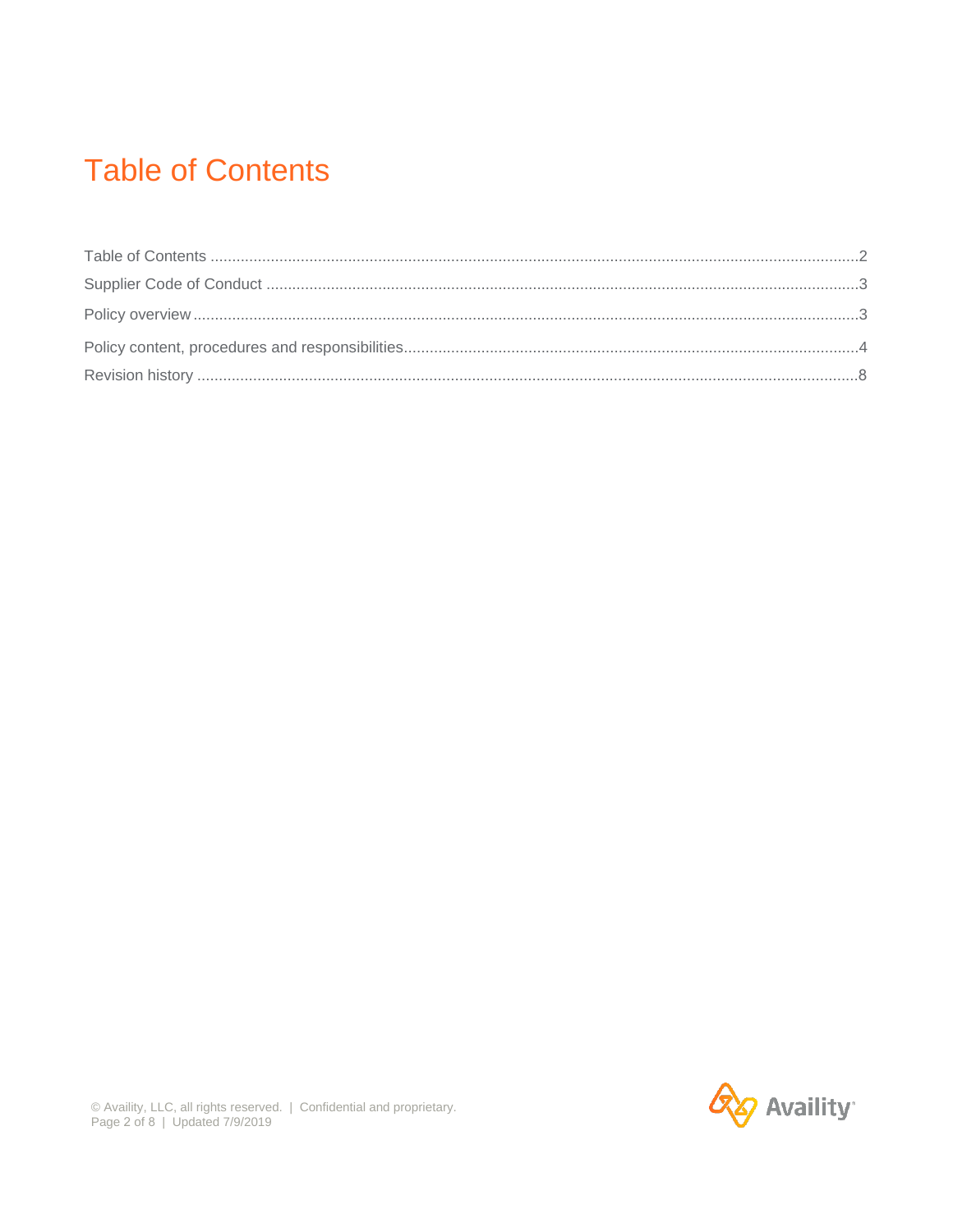## Supplier Code of Conduct

### **Policy Overview**

| <b>Effective Date</b>                                     | 06/15/2017                                                                                                                                                                                                                                                                                                                                                          |  |  |
|-----------------------------------------------------------|---------------------------------------------------------------------------------------------------------------------------------------------------------------------------------------------------------------------------------------------------------------------------------------------------------------------------------------------------------------------|--|--|
| <b>Revision Date</b>                                      | 10/16/2018                                                                                                                                                                                                                                                                                                                                                          |  |  |
| <b>Approved By</b>                                        | SVP Legal & Regulatory Affairs, Chief Compliance Officer                                                                                                                                                                                                                                                                                                            |  |  |
| <b>Summary</b>                                            | Acting ethically, with the highest integrity and in compliance with the law, is as<br>important as any aspect of Availity's business. How you conduct yourself reflects<br>on you and Availity. That's why Availity expects and requires that Suppliers<br>comply with all applicable laws and regulations in carrying out their<br>responsibilities as a Supplier. |  |  |
|                                                           | Laws do not cover all situations, and sometimes laws permit actions that do not<br>promote the level of honesty, fairness, or integrity that Availity promotes. Some<br>things that are legal may still be unethical. Availity expects that you will:                                                                                                               |  |  |
|                                                           | Promote the safety and welfare of employees and our customers;<br>a.                                                                                                                                                                                                                                                                                                |  |  |
|                                                           | Encourage a cooperative and professional work environment;<br>b.                                                                                                                                                                                                                                                                                                    |  |  |
|                                                           | Protect personal rights and corporate property; and<br>C.                                                                                                                                                                                                                                                                                                           |  |  |
|                                                           | Demonstrate the highest standard of integrity and ethical behavior.<br>d.                                                                                                                                                                                                                                                                                           |  |  |
| <b>Purpose</b>                                            | The purpose of this policy is to outline the expectation of conduct by each of<br>Availity's Suppliers. This Supplier Code of Conduct is designed to support<br>Availity's reputation as an industry leader that acts with the highest integrity and<br>complies with all applicable law and regulations.                                                           |  |  |
| <b>Definitions</b>                                        | <b>Supplier</b> – A person or company offering goods or services for or on behalf of<br>Availity and its subsidiaries and affiliates.                                                                                                                                                                                                                               |  |  |
| Goal                                                      | To outline the conduct expected by each Supplier and outline the proper ways to<br>report any non-compliance of the law, this policy, or any other general issues.                                                                                                                                                                                                  |  |  |
| <b>Regulatory</b><br><b>Citations</b>                     | HIPAA, U.S. Foreign Corrupt Practices Act; 18 U.S.C. §1001                                                                                                                                                                                                                                                                                                          |  |  |
| <b>Other Policies</b><br>Referenced or<br><b>Affected</b> | Availity Code of Conduct & Ethics, FCPA Policy, Information Security Standards                                                                                                                                                                                                                                                                                      |  |  |

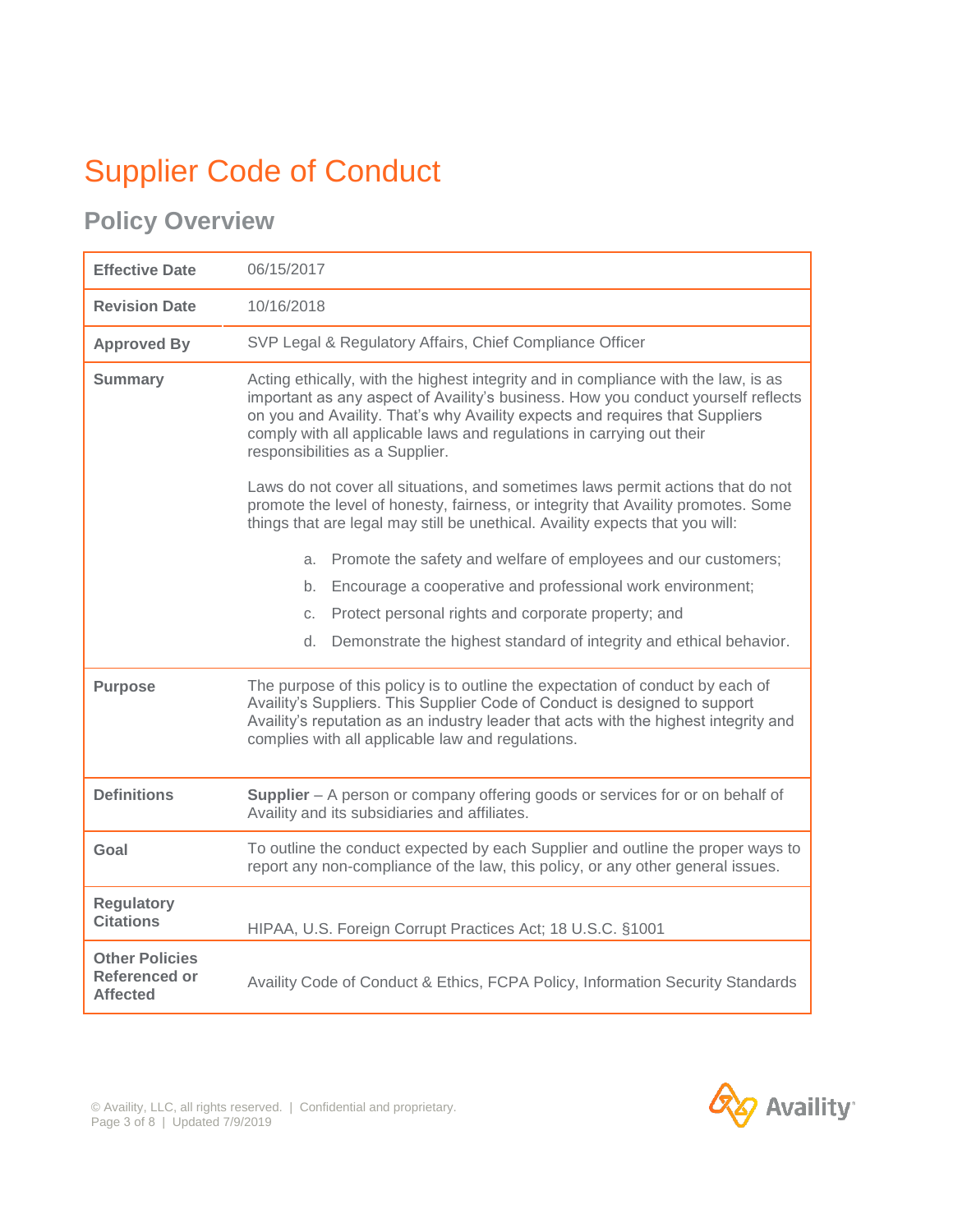### Policy Content, Procedure and Responsibilities

### **Availity Code of Conduct for Suppliers**

The Availity Code of Conduct for Suppliers (the "Supplier Code") applies to all Suppliers that provide goods or services for or on behalf of Availity and its subsidiaries and affiliates. The Supplier Code sets forth our expectations for how our Suppliers conduct themselves and their business. All Availity Suppliers must ensure their personnel, agents, and subcontractors comply with the Supplier Code.

Acting ethically, with the highest integrity and in compliance with the law, is as important as any aspect of Availity's business. How you conduct yourself reflects on you and Availity. That's why Availity expects and requires that Suppliers comply with all applicable laws and regulations in carrying out their responsibilities as a Supplier.

Laws do not cover all situations, and sometimes laws permit actions that do not promote the level of honesty, fairness, or integrity that Availity promotes. Some things that are legal may still be unethical. Availity expects that you will:

- **a.** Promote the safety and welfare of employees and our customers;
- **b.** Encourage a cooperative and professional work environment;
- **c.** Protect personal rights and corporate property; and
- **d.** Demonstrate the highest standard of integrity and ethical behavior.

#### 1. Workplace Standards and Practices

#### **Health and Safety**

All Suppliers are expected to conduct themselves in a manner that promotes the safety and welfare of employees, encourages a cooperative, courteous, and productive environment, and protects personal rights and corporate property.

#### **Workplace Violence**

Any act of violence is not tolerated. We require you to conduct yourself with common courtesy and engage in safe and appropriate behavior. Any act of physical violence is considered unacceptable behavior and violates Availity's company policy. Any physical altercations may result in termination of Availity's relationship with such Supplier.

If you suspect any incidents, you must immediately report them to Availity through your project manager, Human Resources, Compliance, the Legal Department, or the Compliance and Ethics Helpline.

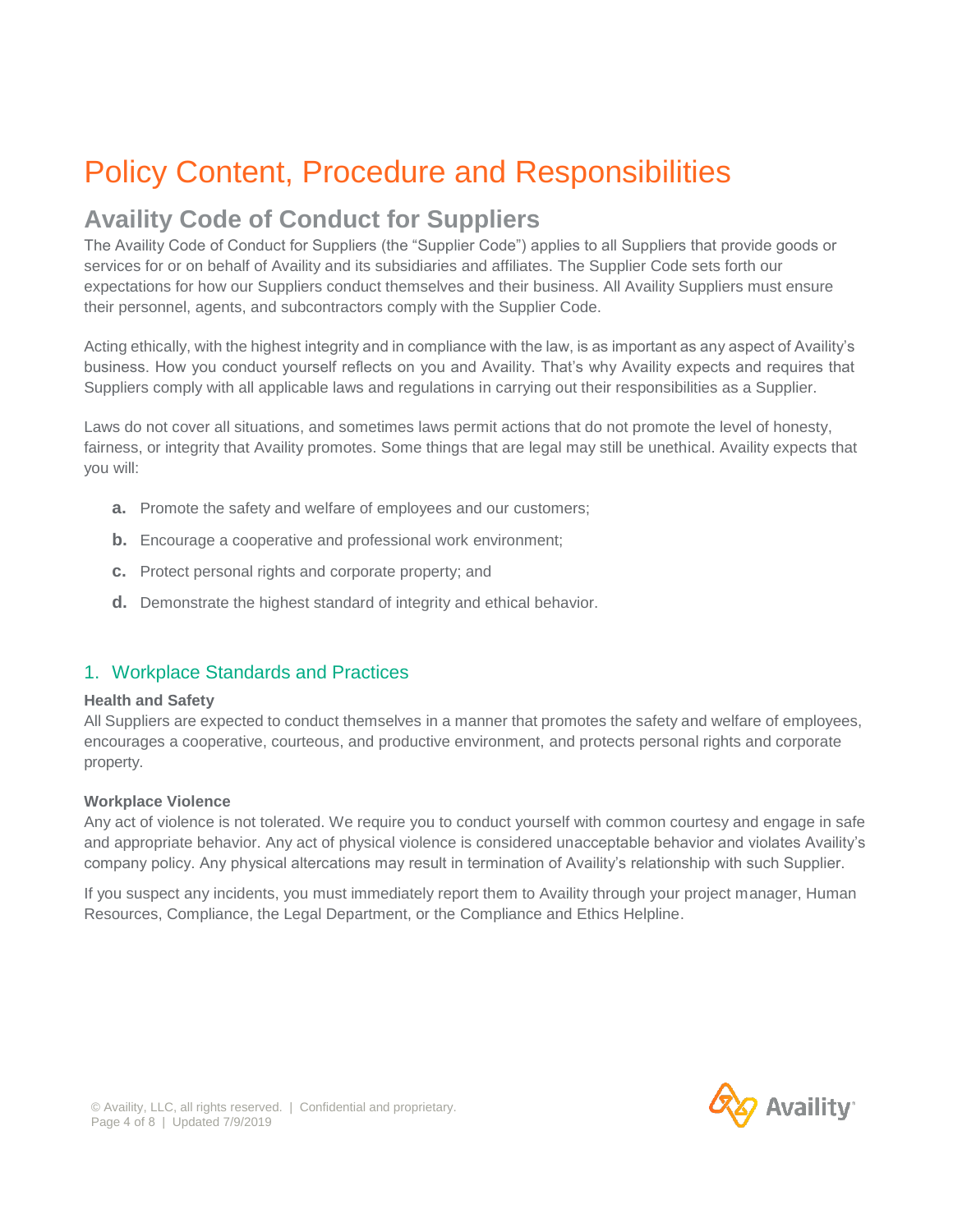#### **Harassment**

Availity does not tolerate harassment of our job applicants, contractors or employees by anyone including but not limited to Suppliers or other third parties. Any form of harassment on the basis of race, religious creed, color, age, sex, sexual orientation, gender identity, gender expression, genetic information, national origin, religion, marital status, medical condition, disability, military service, pregnancy, childbirth and related medical conditions, or any other classification protected by federal, state, or local laws and ordinances is a violation of this policy and will be treated as a disciplinary matter. Availity is committed to a workplace free of any harassment.

#### 2. Business Practices

#### **Conflicts of Interest**

Availity Suppliers must act in the best interests of Availity and must have no relationships, financial or otherwise, with any Availity employee or contractor that might conflict or appear to conflict with the Suppliers' duty to act in Availity's best interest.

If a Supplier's employee has a family or other personal relationship with an Availity employee, or if a Supplier has any business or other relationship with an Availity employee, **the Supplier must disclose this fact to Availity Compliance** and discuss whether there might be a conflict of interest to resolve. It is not possible to list every type of conflict of interest, however, when in doubt the Supplier should timely notify Availity with the facts of the situation so Availity can mitigate or resolve the conflict.

#### **Gifts, Gratuities, and Kickbacks**

While doing business with Availity, Suppliers are prohibited from exchanging gifts or gratuities with Availity employees beyond common business courtesies of nominal value, and gifts or items of any value must never be offered to or accepted from government employees.

Under no circumstances is a Supplier allowed to accept or give kickbacks while performing services for or on behalf of Availity. A kickback means to willfully offer, receive, request or pay anything of value, even nominal value, in order to induce or reward referrals of business including goods or services.

While doing business with Availity, Suppliers may not offer or accept any gifts of cash or cash equivalents (i.e. gift cards) regardless of the amount from any source, including Availity employees.

#### **Record Retention**

In addition to any specific obligations regarding Availity records and files that may exist in the Suppliers written agreement with Availity, Suppliers must maintain accurate and complete records of all matters related to its business with Availity. In addition, all records must be stored for the period of time required by the Availity Records Retention Schedule or as required by law.

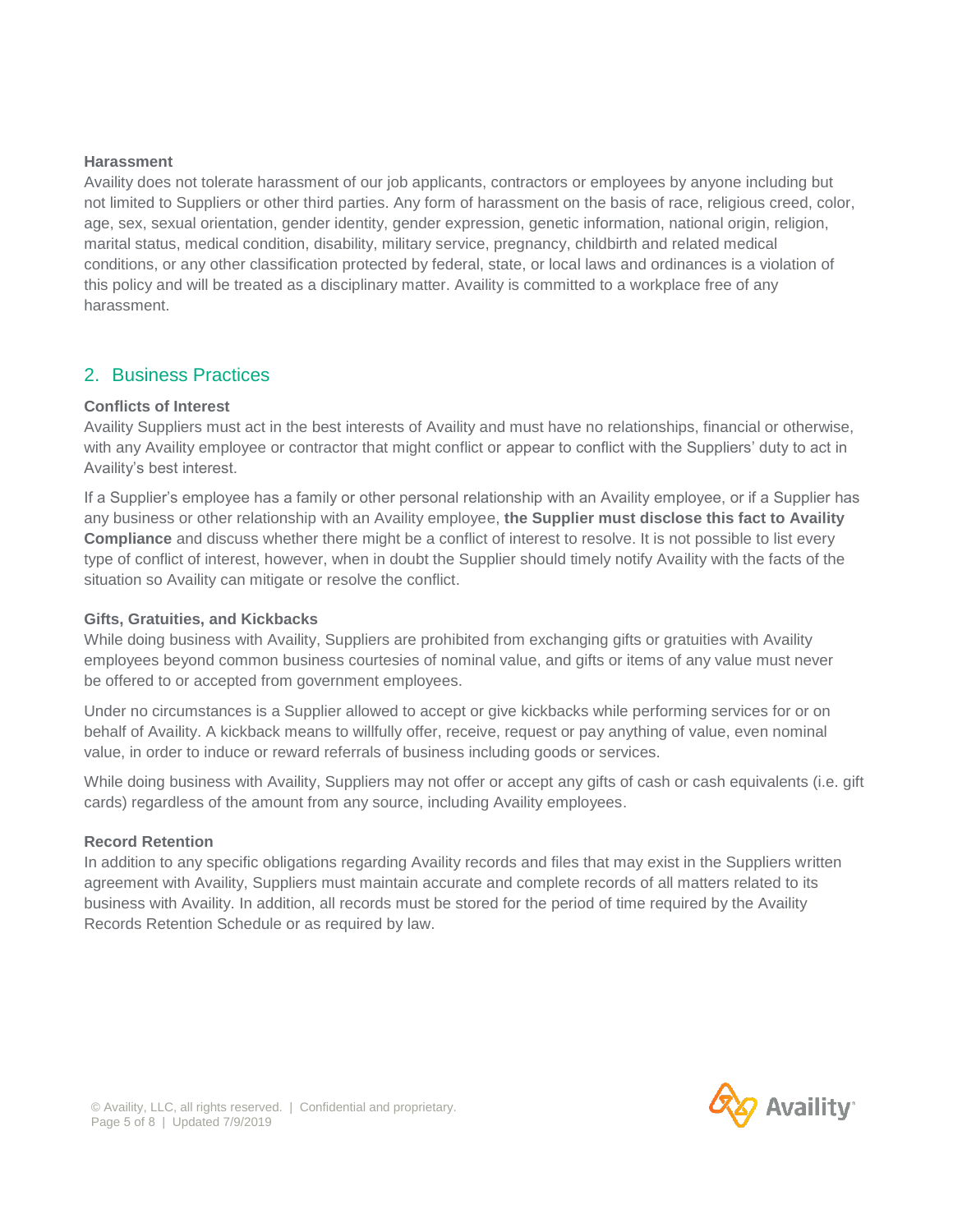#### **Legal and Regulatory Compliance**

Availity Suppliers shall conduct their business in full compliance with all applicable laws and regulations while conducting business with and/or on behalf of Availity. In addition to any specific obligations under the Supplier's agreement with Availity, all Suppliers shall, without limitation:

- a. Comply with all applicable statutory and regulatory requirements for government contracts entered into by Availity and for which Supplier may be providing goods or services, directly or indirectly, in connection with such government contract, including False Statements Act, federal anti-kickback statutes and the like.
- b. Conduct business in full compliance with antitrust and competition laws.
- c. Be honest and forthcoming in communications with and disclosures to regulatory agency representatives and government officials.
- d. Comply with the anti-corruption laws of the countries in which they do business, including the U.S. Foreign Corrupt Practices Act, and not make any direct or indirect payments or promises of payments to foreign government officials for the purpose of inducing any individual to misuse his/her position to retain service for or provide goods to Availity.

#### **Fair Competition**

Availity is committed to fair competition and does not engage in practices that illegally restrain trade or reduce competition. All Availity business activities must comply with federal and state antitrust laws that encourage competition and prohibit certain activities limiting competition. Additionally, many of the activities that violate federal or state antitrust laws may also violate federal and state unfair trade practice, trade secret, and procurement laws and regulations.

#### **Reporting Violations**

All Availity Suppliers are responsible for promptly reporting actual or suspected ethics, compliance, and/or privacy issues involving Availity or any of its subsidiary or affiliated entities or agents to the manager assigning their work or to the Compliance team. The Compliance department provides various reporting mechanism to submit reports to. Compliance, privacy, and/or ethics reports can be made using one of the following methods:

- 1. Call the anonymous Compliance & Ethics Helpline from the United States at 1-800-826- 6762
- 2. Call the anonymous Compliance & Ethics Helpline from India at 000-800-100-1708
- 3. Send an email to [PrivacyOffice@Availity.com](mailto:PrivacyOffice@Availity.com)
- 4. Send a letter to the following address:

Availity Chief Compliance Officer 5555 Gate Parkway Suite 110 Jacksonville, FL 32256

#### **Bribery and Corruption**

Availity prohibits any form of bribery or corrupt payments. When working on Availity's behalf or on our business, Suppliers are required to comply with all applicable U.S. and local in-country anti-bribery laws, such as the U.S. Foreign Corrupt Practices Act, the Travel Act and similar laws in foreign jurisdictions.

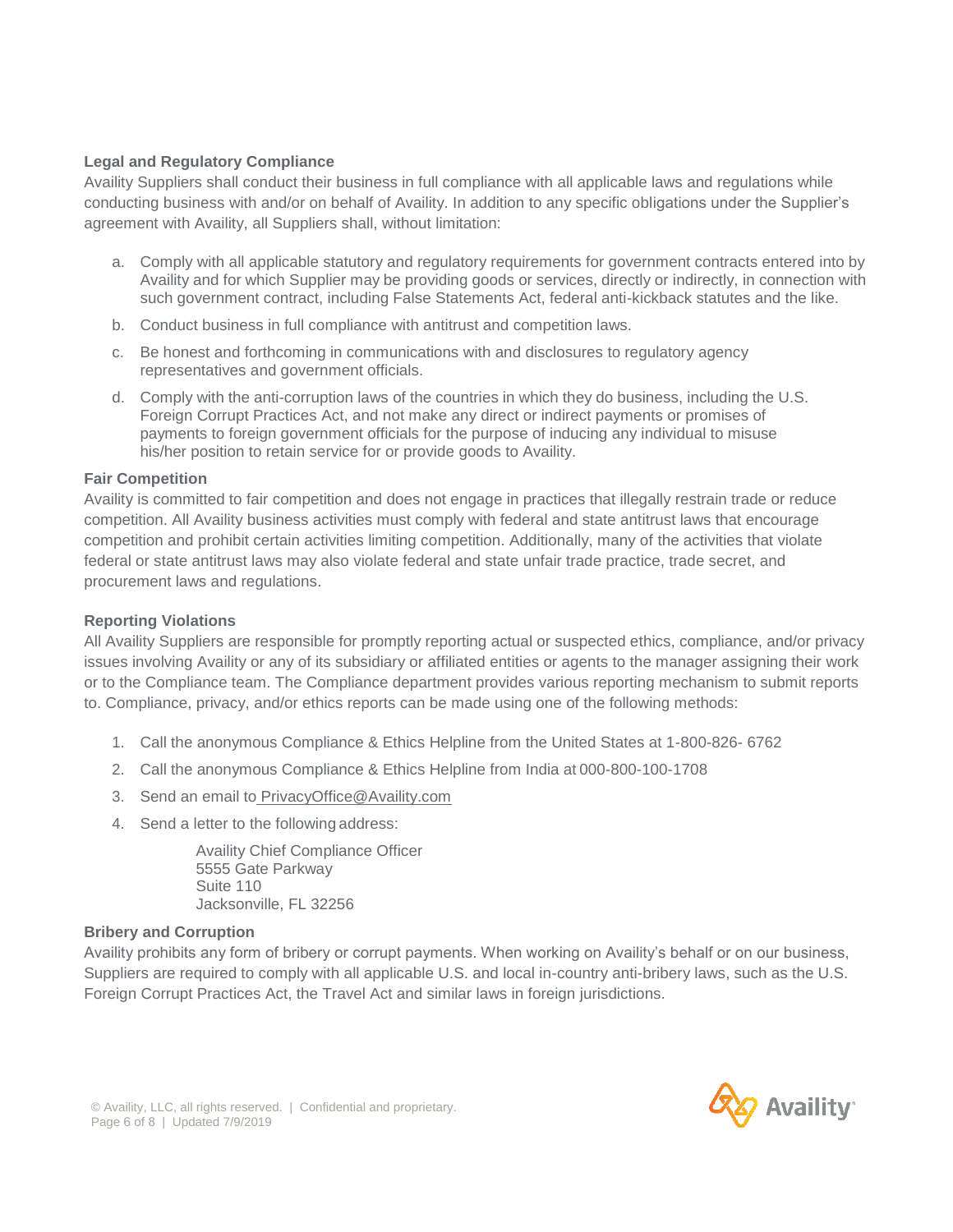Suppliers must not, directly or indirectly, make or offer bribes, kickbacks, or other payments of money or anything of value to anyone, including officials, employees, or representatives of any government, company, or public or international organization, or to any other third party, for the purpose of wrongfully obtaining, retaining or directing our business. This includes giving money or anything of value to any third party where there is reason to believe it will be passed on to anyone involved in the decision making process for the purpose of influencing the decision.

If a Supplier is aware of actual or suspected bribery or corrupt payments, the Supplier must notify the Availity Compliance department via one of our reporting methods outlined below:

- 1. Call the anonymous Compliance & Ethics Helpline from the United States at 1-800-826- 6762
- 2. Call the anonymous Compliance & Ethics Helpline from India at 000-800-100-1708
- 3. Send an email to [PrivacyOffice@Availity.com,](mailto:PrivacyOffice@Availity.com) or
- 4. Report the issue in writing to your Availity Project Manager

#### **Alcohol and Drug-Free Workplace**

Availity promotes a safe and healthy work environment free from drugs and drug use in compliance with the Drug-Free Workplace Act of 1988. Availity policy prohibits the use, possession,transportation, promotion or sale of illegal drugs or drug paraphernalia on or off the job. Furthermore, Availity prohibits any Supplier from reporting to work, representing the Company or traveling during working hours, on behalf of Availity, while under the influence of alcohol or any illegal or controlled substances, except when the use is pursuant to a licensed medical practitioner's instructions and the licensed medical practitioner authorized the Supplier to report to work. However, to the extent permitted by and in accordance with applicable law, this exception does not extend any right to report to work or provide services to or on behalf of Availity, under the influence of medical marijuana or to use medical marijuana as a defense to a policy violation or a positive drug test, to the extent you are subject to any drug testing requirement.

#### 3. Privacy and Security Requirements

#### **Privacy**

Suppliers, while completing work for or on behalf of Availity, have a responsibility to protect the confidentiality of the Protected Health Information (PHI), Sensitive Personal Information, and other proprietary and confidential information it collects and/or views. Suppliers that provide a service to or on behalf of Availity which requires the use and/or disclosure of PHI shall be deemed Business Associates, in accordance with the Health Insurance Portability and Accountability Act of 1996, and shall enter into a Business Associate Agreement with Availity.

#### **Proprietary and Other Confidential Information**

While In addition to PHI, Suppliers may have exposure to information that is not PHI, but is confidential and/or proprietary to Availity. Availity has a variety of information assets that are of great value to our competitiveness and success as a leader in our industry. They include valuable confidential and proprietary information, material non-public information, and information relating to our clients. Suppliers must protect all confidential and proprietary information gained from Availity against inappropriate access and disclosure at all times. Misappropriation of Availity confidential and proprietary information may constitute theft of Availity trade secrets and/or violation of unfair competition laws.